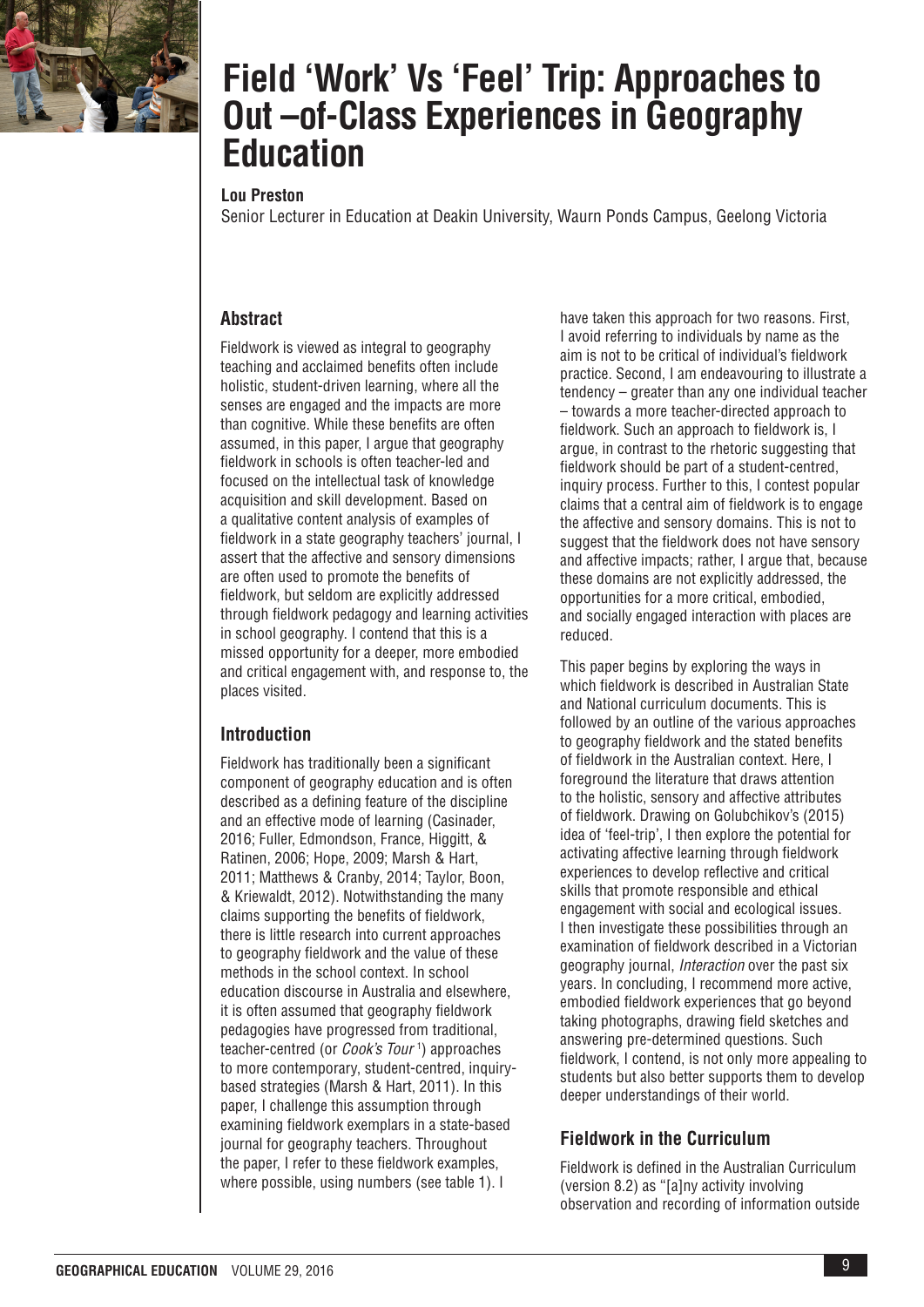a classroom. It could be within the school grounds, around neighbouring areas or in more distant locations" (ACARA, 2016b). In version 7.5 of the Australian Curriculum, the significance of direct experience in geography is emphasised and encouraged at all levels: "The curriculum should also provide opportunities for fieldwork at all stages, as this is an essential component of geographical learning" (ACARA, 2016c). Interestingly, this statement is not present in the latest version (version 8.2) of the curriculum and there is no direct reference to the term, *fieldwork* in the Foundation to Year 10 curriculum descriptions. However, there is potential for fieldwork through activities such as the collection of data and information "from observations" (Foundation to Year 4) (ACARA, 2016d) and from "primary sources" (Years 5–10) (ACARA, 2016d; 2016e).

In the Victorian Curriculum, fieldwork is mentioned in the preamble to the geography curriculum (VCAA, 2016a) and specific reference is made to fieldwork in the Geographical Concepts and Skills strand through the content description: "Collect and record relevant geographical data and information from the field" for Foundation to Year 6 (VCAA 2016b). In the Victorian secondary curriculum, the language reverts to that used in the Australian Geography curriculum, where "from the field" is replaced with "from useful primary and secondary sources" (VCAA 2016b).

While trained geographers would see opportunity for fieldwork in the above curriculum, the use of terms like 'primary sources' may limit opportunity for the untrained eye. And, given the reduction in the number of qualified secondary geography teachers (Kriewaldt, 2006), and the resultant lack of teacher confidence, expertise and awareness (Erebus International, 2008), non-explicit reference to fieldwork in the content descriptions may compromise the programming of out-ofclassroom experiences. This, together with cost barriers and competing time and curriculum demands, puts extra pressure on the conduct of fieldwork in schools (Casinader, 2016).

In the Australian Senior Secondary Geography curriculum specific reference is made to fieldwork:

Students apply geographical inquiry through a more advanced study of geographical methods and skills in the senior years. They learn how to collect information from primary and secondary sources such as field observation and data collection, mapping, monitoring, remote sensing, case studies and reports. Fieldwork, in all its various forms, is central to such inquiries as it enables

students to develop their understanding of the world through direct experience. (ACARA, 2016f)

In the Victorian Certificate of Education (VCE) fieldwork is mandated in Units 1, 2 and 3 and students are required to produce a fieldwork report following a set template for assessment in these units (VCAA, 2014).

In the State and National curriculum descriptions, specific approaches to geography fieldwork are not identified. However, an inquiry-based methodology is promoted in the aims of the Australian Geography curriculum and in the rationale of the Victorian Geography curriculum and, in the next section, I elaborate on this in relation to a spectrum of fieldwork approaches. Further on, I will also consider the implications of disembodied fieldwork methods, commonly cited in the curriculum through expressions such as "observation and recording of information" (ACARA, 2016b), and the obscurity of other more sensual ways of fieldwork learning.

#### **Fieldwork Approaches and Benefits**

Job, Day, and Smyth (1999) from the United Kingdom describe five fieldwork strategies classified according the degree of studentcentredness. These include: traditional fieldwork (which is teacher-centred and students record answers to questions); hypothesis testing (students look for answers in the field to a problem previously identified or identified in the field); geographical inquiry (students ask geographical questions then gather, evaluate and apply data from the field); discovery fieldwork (students discover their own focus and the teacher assumes role of guide); and sensory fieldwork (students use all their senses to develop *new sensitivities*, sense of place and care of place). Oost, De Vries, and Van der Schee (2011) from the Netherlands use a similar typology – a sliding scale of teacher-led to more studentcentred approaches – to describe fieldwork changes over the past 50 years. At the *traditional* end, the teacher performs the role of provider of knowledge and the student is a passive consumer, while, at the other end, the student is an active inquiry-learner and the teacher is more like a coach (2011).

Marsh and Hart explain that geography fieldwork in the Australian context has "evolved from its traditional observation- and description-based origins to a diversity of learning and teaching processes" (2011, p. 269). They suggest that the shift from the traditional, passive Cook's Tour of the 1950s to the current "focus on active learning" (p. 271) is part of a global trend "among the pedagogically responsive geographical community" (p. 272). These contemporary or progressive forms of fieldwork, they suggest,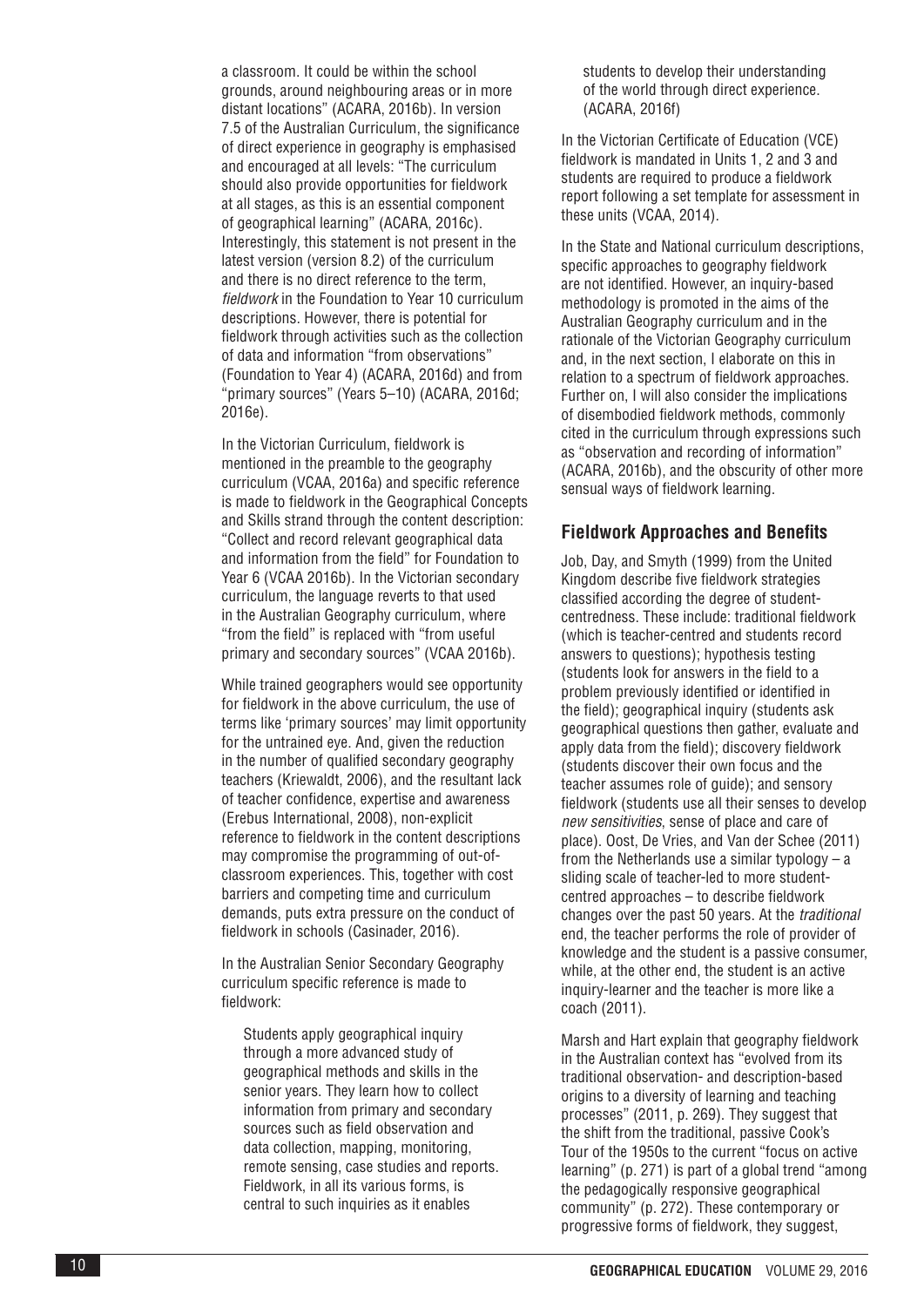provide opportunities for firsthand, holistic learning.

Oost, De Vries, and Van der Schee (2011) report that teaching strategies in fieldwork have developed in alignment with the growing interest more broadly in "making the learning process more enquiry driven" (p. 311). In Australia, inquiry-based education has long been argued as an effective means of assisting students to investigate and make meaning of their world as well as "engendering and embedding longterm learning skills within students" (Casinader, 2016, p. 6). This commitment to inquiry is especially evident in both the new Victorian and Australian Geography curriculum. For example, one of the five aims of the Australian Geography curriculum is "the capacity to be competent, critical and creative users of geographical inquiry methods and skills" (ACARA, 2016a). Inquiry-based learning for the Humanities and Social Sciences is defined as an approach to learning that "assists students to develop their capacity for self-management, directing their own learning and providing opportunities to express and reflect on their opinions, beliefs, values and questions appropriately" (ACARA, 2016g). The Victorian curriculum also promotes an inquiry approach and, in the Critical and Creative Thinking curriculum, a structure is provided for "inquirybased approaches to teaching" with the aim of "[h]elping students understand the fundamental role that questions and questioning play in enabling learning and developing a learning disposition is a necessary condition for deep learning" (VCAA, 2016d). In geography, this manifests in a "curriculum [that] teaches students to respond to questions in a geographically distinctive way, to collect, evaluate, analyse and interpret information, and suggest responses to what they have learned" (VCAA, 2016a). It follows that, if an inquiry-based learning approach is adopted in schools, then fieldwork would be a practical means of applying inquiry methods and skills.

In education discourse, highlighted below through an examination of Australian humanities teaching textbooks, the synergy between fieldwork and inquiry is indeed highlighted. For example, Matthews and Cranby (2014, p. 237) depict fieldwork "as an indispensable opportunity to apply concepts and inquiry methodology in a practical and holistic manner in real environments". Fieldwork, in this discourse, is portrayed as essential to geography education – as "intrinsic to the discipline as clinical practice is to medicine" (Marsh & Hart, 2011, p. 269) or "as the heart of geography" (Taylor, Boon, & Kriewaldt, 2012, p. 245). The benefits described are wide-ranging and include the development of skills in observation, data collection, analysing,

research, and personal organisation (GTAV, 2003) as well as broader learning outcomes. Marsh and Hart, for example, describe the importance of "experiential, holistic learning" (2011, p. 273) through fieldwork while Taylor, Boon, and Kriewaldt, (2012, pp. 258–259) suggest that it "serves to spark student interest and deepen their wonder and puzzlement, so that they become physically and emotionally connected to places and people and can thus develop ways to make sense of the world". Reynolds (2012, p. 198) emphasises the sensory possibilities: "Fieldwork offers opportunity to engage all the senses – smell, hearing, sight, touch and even taste, which is a reason why it engages so well and is so powerful in students' memories".

Fieldwork is thus recognised in this discourse as an integral and distinctive component of the discipline that provides an authentic context in which geographic inquiry skills can be developed, and knowledge, understandings and connections to places and people deepened. Also inherent, in some of the descriptions above, is the significance of fieldwork in developing emotional connections and sensory engagement with place(s) and, in the next section, I examine these ideas further.

#### **Affect and Sensory Engagement**

While there is a recognition of the importance of the affective and sensory responses to fieldwork, these claims are generally under-theorised in the literature. In this section, I draw on Oleg Golubchikov's (2015) notion of *feel-trip* to explore the benefits of a more explicit focus on affective learning in geography. Feel-trip, Golubchikov suggests, is an "explicitly more-than-cognitive" conception of field-based teaching and learning; one that foregrounds emotional and sensory engagements in experiential learning experiences (p. 144). This conception, he argues, is important not only for "creating more stimulating learning conditions with lasting effects on students' imaginaries and thinking but also for triggering reflective and critical skills for potentially a more responsible and ethical operation of knowledge" (p. 144). Golubchikov draws on Freire and Giroux to underscore the importance of pedagogies that provide opportunity for students to engage with political and moral issues and acquire the tools to enable them to become critical and participatory citizens. Geography, he suggests, has a unique opportunity to go beyond the instrumental or "the stylized knowledge of the classroom and explore the complexities, messiness and imperfections of the real world, while constructing important imaginary tools and skills for seeking social and spatial justice" (p. 144). Golubchikov proposes the term *critical feel-trip* to stimulate discussion about the possibilities when the experiential, affective and critical domains are explicitly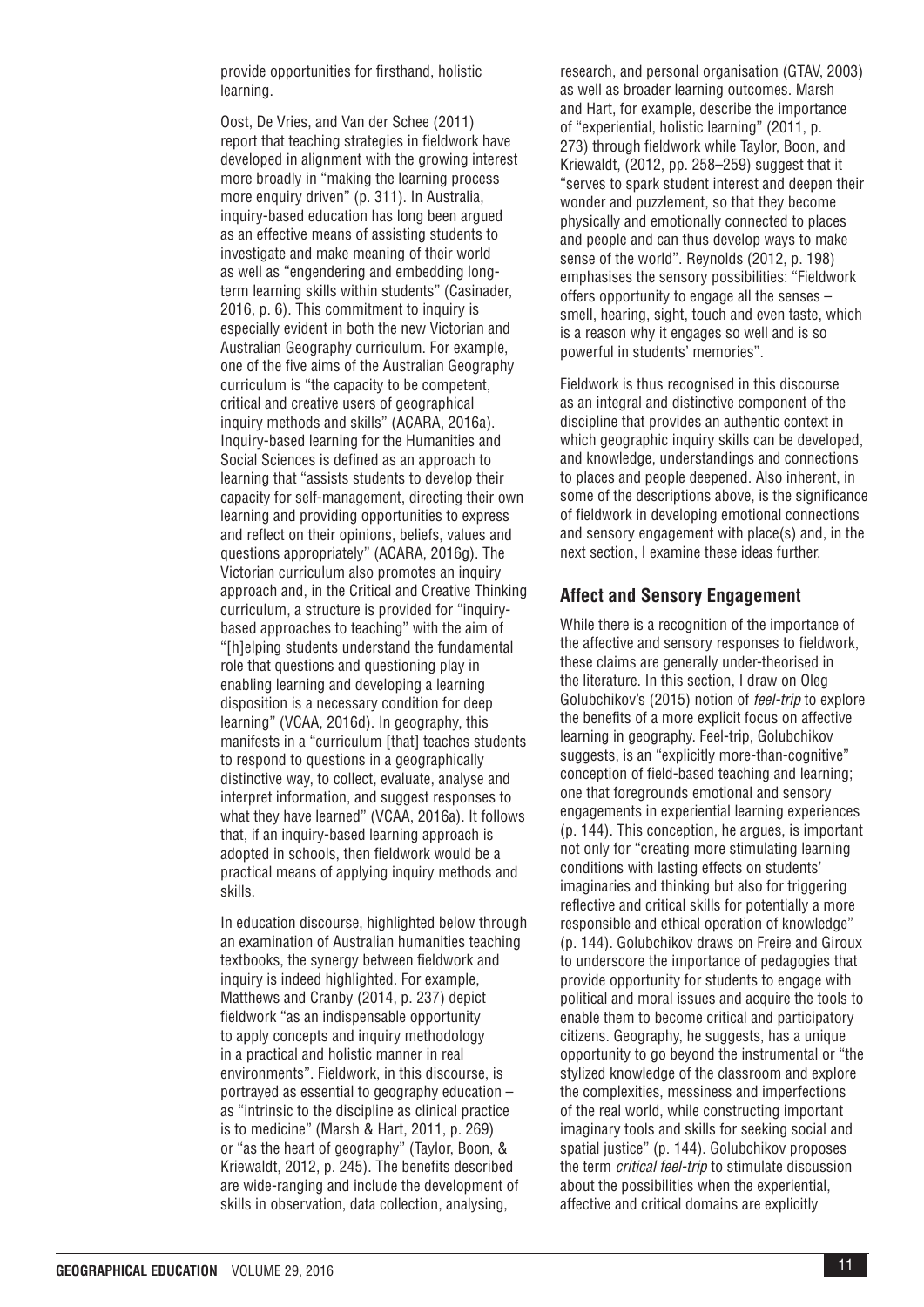activated through field-based studies. This triad, he argues, has the potential to make a significant contribution towards teaching for social transformation. This is an objective that coheres with the Australian (and Victorian) Geography curriculum's aim to empower "students to shape change for a socially just and sustainable future" and to "[enable] students to question why the world is the way it is, and reflect on their relationships with and responsibilities for that world" (ACARA, 2016h).

In response to Nairn's (2005) caution that fieldtrips do not automatically result in critical learning and may in fact reinforce existing preconceptions, Golubchikov points to the importance of *engaged* fieldwork. While promoting independent learning, he stresses that this does not mean "a hands-off approach" (p. 145) and engaged fieldwork aims to challenge students' preconceptions. This involves structured pre-trip preparation, careful choice of location and guided reflection. Affect, he suggests, is an important component of engaged fieldwork and, following pedagogical traditions, he describes affective learning as "the learner's growth

. . . [through] the learner's system of feelings, values, appreciation, motivations and attitudes" (p. 145). Golubchikov proposes a reciprocal relationship exists between affective and cognitive learning. This proposition is supported by other studies of fieldwork that connect enhanced affective responses to higher order thinking and thus deeper learning performance (see, for example, Boyle et al., 2007; Foskett, 1999; Fuller, et al., 2006; Hope, 2009; Hougie, 2010; Morris, 2010). There is also a body of literature that conceptualises learning as something that happens through the body as well as through interactions with others and the environment (Ellsworth, 2005; Nairn, 1999; Wattchow & Brown, 2011). Elizabeth Ellsworth (2005, p. 1), in her book, *Places of learning*, for example, describes the importance of "the embodied sensation of *making sense*, the *lived experience* of our learning selves that make the thing we call knowledge".

The feeling aspect of the *thinking-feeling* learning self (Ellsworth, 2005, p. 1), I argue, is not always underscored in geography education. And geography fieldwork is often viewed "primarily as a cognitive process of knowledge and skill acquisition" (Israel, 2012, p. 78). Nairn (1999) notes that geography fieldwork "tends to privilege the mind, the eyes, and the hands" (p. 272). She reports on geographers' "penchant for distanced, analytical observation . . . in order to keep irrationality, emotion, and bodily complications out of the picture" (p. 273). This sort of (dis) embodiment, she argues, privileges the visual [male] geographer (Nairn, 1999; see also Rose,

1993). Phillips (2015, p. 4) similarly critiques the dominance of the visual within geography and proposes that geographers experiment with "more-than-visual, differently visual and adventurous fieldwork methods".

Elsewhere, I have articulated my own dissatisfaction with traditional methods of geographical fieldwork that support a detached view of phenomena (Preston, 2015a). What I describe as a clipboard mode of field *work*, these are primarily task-oriented experiences that favour observation of phenomena and the recording of information in response to predetermined questions. While I do not discount the value of such information gathering in terms of knowledge creation, I contend that "fieldwork which does not engage the affective domain represents a missed opportunity for deeper, more embodied engagement with place" (2015a, p. 45). Such engaged interactions, I argue, may assist participants to think differently about themselves and their surroundings (Preston, 2015a). This aim corresponds with Israel's (2012) and Golubchikov's (2015) support of a place-based framework that connects field experiences with critical (ethical) objectives and goes beyond simply learning about particular processes and phenomena.

While Golubchikov's (2015) and others' research support the benefits of a more explicit engagement with the affective domain through geography fieldwork, there is still a dearth of research on the enactment of such fieldwork in the school context. In the following, I explain a study that helps address this gap.

## **Context and Methodology**

This research examines the fieldwork activities described by teachers in a state-based geography journal over a six year period from 2010 to 2016 (up until the submission of this article). The quarterly journal, *Interaction*, produced by the Geography Teachers' Association of Victoria (GTAV) "provides information on the latest developments in geographical education, reviews, teaching strategies and fieldwork ideas" (GTAV, 2016). It is aimed at primary and secondary geography teachers and the content of the journal is divided into sections related to geography news and views, VCE geography, Primary geography, ICT in geography, articles on lesson/unit plans, curriculum updates and ideas, book reviews, and fieldwork. For the purposes of this research, I examined the articles under the heading, *Fieldwork* except for two editions (Volume *41*(1), 2013 & Volume *44*(1), 2016) that focused entirely on fieldwork and in which most sections, for example, VCE, ICT, and so forth had a fieldwork focus.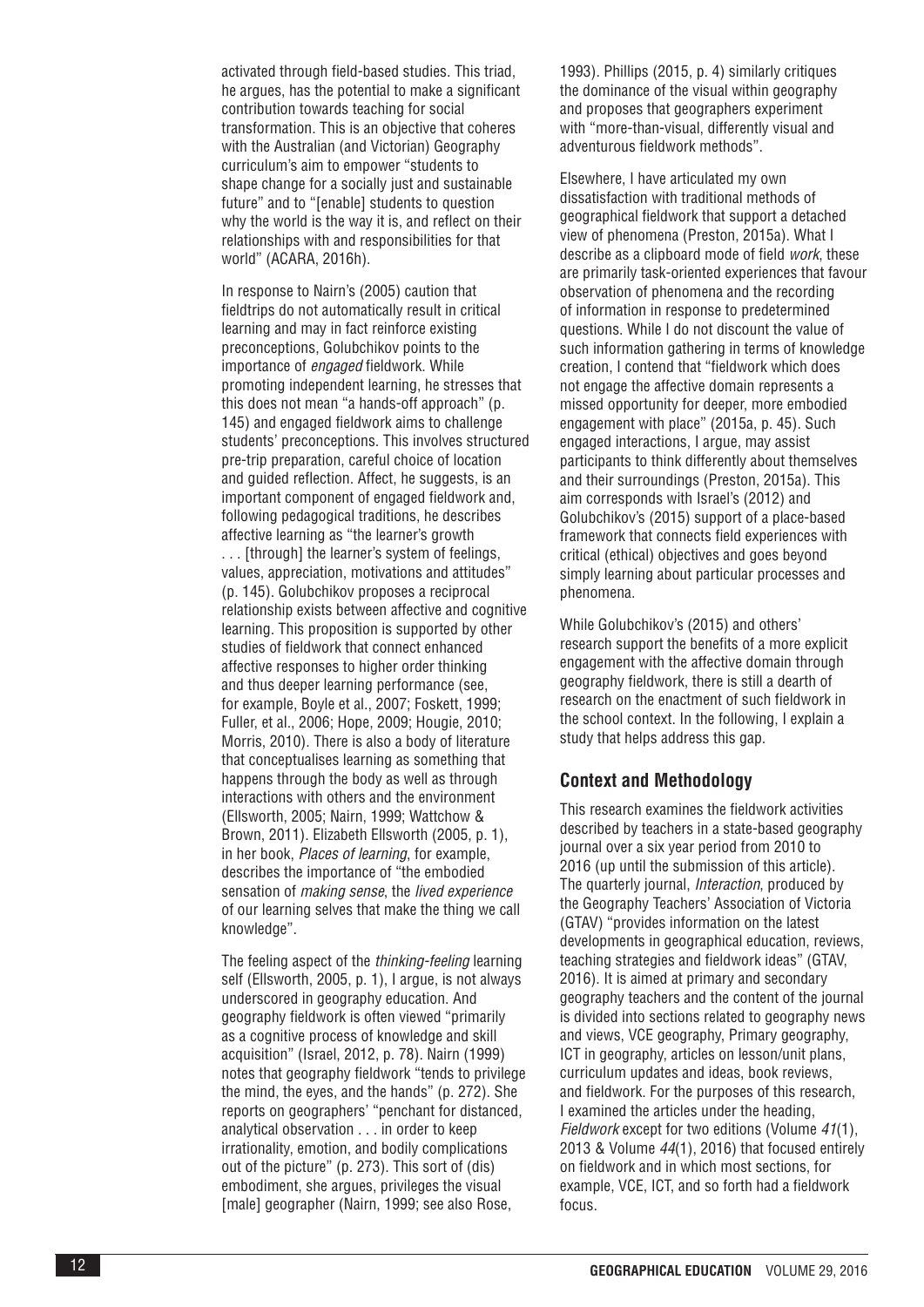Given my interest in exploring how Victorian teachers enact fieldwork in schools in relation to current geography curriculum, I chose to focus my study on the articles produced by teachers. I, therefore, excluded in my analysis the fieldwork articles authored by people representing organisations, such as the Werribee Open Plains Zoo and State Library of Victoria. I also excluded extracurricular activities such as the fieldwork for Geography's Big Week Out or fieldwork designed for participants at the annual conference. I acknowledge that these experiences could be adapted to school geography curriculum but my attention here is on the practices of current teachers delivering fieldwork for students undertaking geography in the existing curriculum.

In this study, I employ qualitative, content analysis methodology (Cohen, Manion, & Morrison, 2007) to examine fieldwork journal articles with two objectives in mind. First, I sought to categorise the fieldwork approaches according to Job, Day, and Smyth's (1999) typology described above. The fivefold classification – traditional fieldwork, hypothesis testing, geographical inquiry, discovery fieldwork, and sensory fieldwork – was applied to descriptions of fieldwork in the journal to evaluate the level of student- versus teachercentredness. In this categorisation, there is a sliding scale of learner-focus whereby traditional fieldwork is viewed as mostly teacher-centred and discovery/sensory learning is deemed more student-centred (Oost, De Vries, & Van der Schee, 2011). My second aim was to identify examples of where the affective and sensory domains were explicitly activated through field-based studies.

In the following, I provide a table that summarises the fieldwork according to the level targeted, the location, descriptions of fieldwork

activities, and the integration of fieldwork into the classroom curriculum. In the findings and discussion sections, I explore the types of fieldwork represented in the table and the level of commitment to stimulating an affective and/ or sensory engagement with people and places. Here, I take a critical perspective acknowledging the sociocultural context of school education (Freire, 1996; Giroux, 1988; McLaren, 1989). I recognise, that these documents are thus partially constructed and situated in, and shaped by, the wider social and political environment. I acknowledge, therefore, that an examination of the journal articles alone tells an incomplete story of the discipline today. Nevertheless, a critical perspective can reveal important assumptions and habits of practice embedded in the language of fieldwork. I use this analytical framework to examine not only the trends in fieldwork but, perhaps more interestingly, to reveal the gaps in fieldwork approaches and content.

# **Findings**

Table 1 summarises the fifteen fieldwork articles from 2010 to 2016 that meet the criteria explained above. In the next sections, I draw on this table to provide a summary of the fieldwork and an examination of these fieldwork exemplars in conversation with Job, Day, and Smyth's (1999) typology and Golubchikov's (2015) notion of feeltrip.

# **Fieldwork summary**

As shown in column 3, of the fifteen examples, eight addressed the VCE curriculum (Unit  $1 =$ 4, Unit  $2 = 2$  and Unit  $3 = 1$ ), six focused on the secondary Year 7–10 levels, and there was one

**Table: 1** – Examples of fieldwork from Interaction 2010–2016

| Journal articles<br>– numbering<br>corresponds to text<br>referencing |              | <b>Title, Year Level, Place &amp; Activities</b>                                                                                                                                                                                                                                                                                                                                               | <b>Pre- &amp; Post-fieldwork activities</b>                                                                                                                                          |
|-----------------------------------------------------------------------|--------------|------------------------------------------------------------------------------------------------------------------------------------------------------------------------------------------------------------------------------------------------------------------------------------------------------------------------------------------------------------------------------------------------|--------------------------------------------------------------------------------------------------------------------------------------------------------------------------------------|
| li)                                                                   | Jamieson     | Bushfire hazards field trip to Marysville                                                                                                                                                                                                                                                                                                                                                      | Pre – nature of bushfires, natural &                                                                                                                                                 |
|                                                                       | (2016)       | New VCE Unit 1 - Marysville & surrounds 3 sites. Inquiry question. Worksheet<br>provided.                                                                                                                                                                                                                                                                                                      | cultural impacts, response & recovery,<br>management techniques.                                                                                                                     |
|                                                                       |              | Site 1: Guest speakers: answer questions on impact of disaster; annotate 2<br>maps.                                                                                                                                                                                                                                                                                                            | Post – research report.                                                                                                                                                              |
|                                                                       |              | Site 2: Complete questions on response & recovery.                                                                                                                                                                                                                                                                                                                                             |                                                                                                                                                                                      |
|                                                                       |              | Site 3: Answer questions on management of future bushfire hazards.                                                                                                                                                                                                                                                                                                                             |                                                                                                                                                                                      |
| ii)                                                                   | Cross (2016) | A boat trip on the Yarra – an example of Geography fieldwork at Year 7                                                                                                                                                                                                                                                                                                                         | Pre - not identified.                                                                                                                                                                |
|                                                                       |              | Year 7 - Yarra River<br>Each group/class maps a different section of the river from a boat. Group<br>themes: recreation facilities, land use, housing style, bridges, stormwater<br>drains, areas of erosion or deposition, litter traps & litter. According to theme,<br>students record evidence of use, interactions & impacts; complete a labelled<br>cross-section of river; take photos. | Post – production of an annotated wall<br>map including data from each group;<br>fieldwork report which requires analysis<br>of collated data for the lower section of<br>the river. |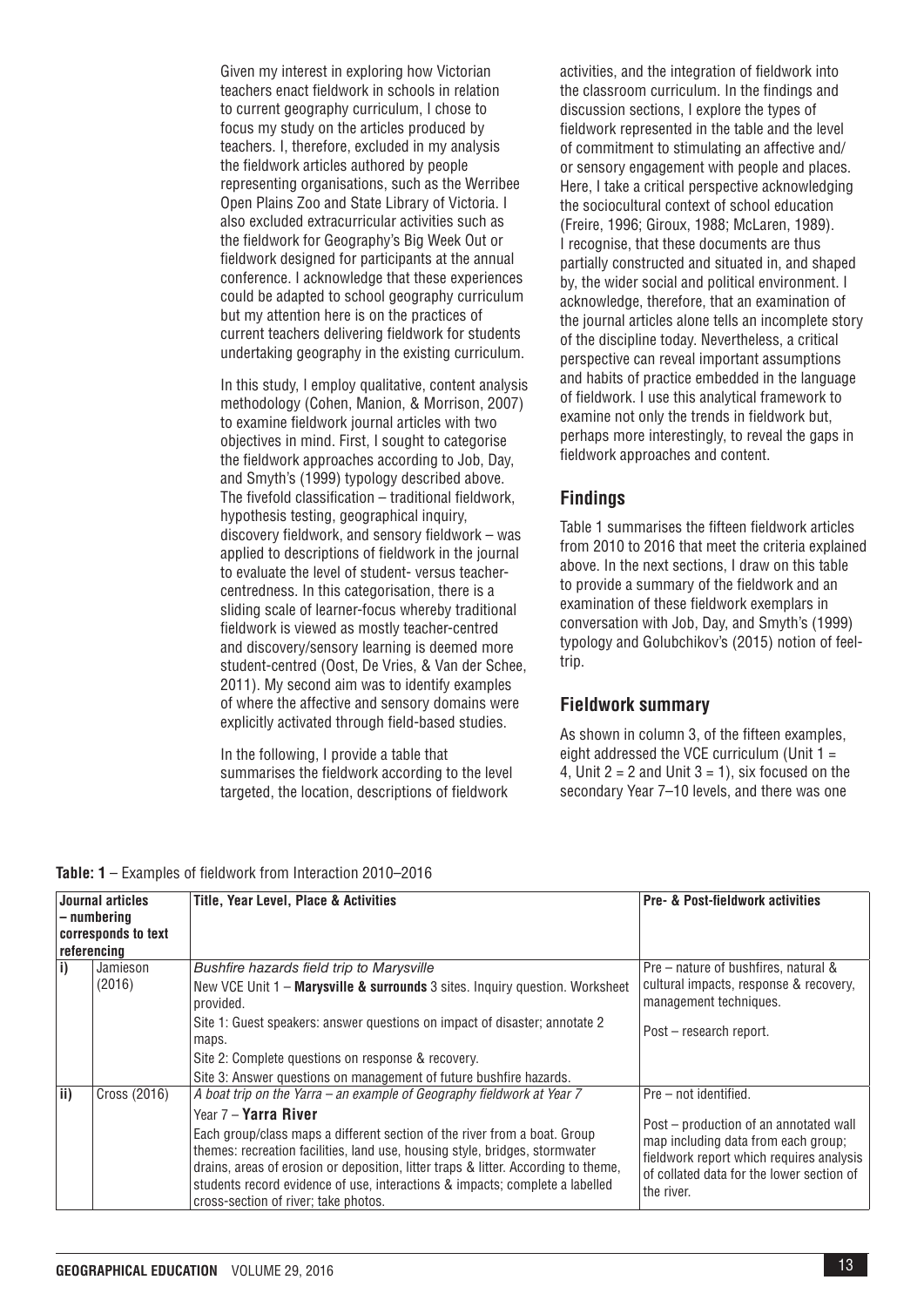| <b>Journal articles</b>            |                      | Title, Year Level, Place & Activities                                                                                                                            | <b>Pre- &amp; Post-fieldwork activities</b>                             |
|------------------------------------|----------------------|------------------------------------------------------------------------------------------------------------------------------------------------------------------|-------------------------------------------------------------------------|
| - numbering                        |                      |                                                                                                                                                                  |                                                                         |
| corresponds to text<br>referencing |                      |                                                                                                                                                                  |                                                                         |
| iii)                               | Polatidis (2016)     | Changing the land - Tootgarook Wetland                                                                                                                           | Pre & Post - not identified.                                            |
|                                    |                      | New VCE Unit 3 - Tootgarook Wetland 4 sites. Impact of land-use change                                                                                           |                                                                         |
|                                    |                      | Site 1: Macro-invertebrate testing; vegetation quadrats; bird & frog                                                                                             |                                                                         |
|                                    |                      | observations; waterway health observations; discussion of bore water                                                                                             |                                                                         |
|                                    |                      | extraction.                                                                                                                                                      |                                                                         |
|                                    |                      | Site 2: As above plus soil quality test; take photos.                                                                                                            |                                                                         |
|                                    |                      | Site 3: Survey of land uses, bird & frog observations, take photos.                                                                                              |                                                                         |
|                                    |                      | Site 4: Walk & talk by property managers; core soil samples; field sketches;                                                                                     |                                                                         |
|                                    |                      | observations of waterway, frog, bird & marsupials; take photos.                                                                                                  |                                                                         |
| iv)                                | Rankin (2016)        | People are connected to many places                                                                                                                              | Pre - fieldwork within school & local                                   |
|                                    |                      | Year 2 - Haining Farm                                                                                                                                            | park.                                                                   |
|                                    |                      | Guided tour of farm to learn how milk gets from the farm to their fridge.                                                                                        | Post - journey map drawing; class Big                                   |
|                                    |                      | Quiet reflection & complete a field sketch.                                                                                                                      | Book, fieldwork report.                                                 |
| v)                                 | Girolami (2016)      | <b>GPS</b> fieldwork activities                                                                                                                                  | Year 9: Pre - practise using GPS units.                                 |
|                                    |                      | Years 9 & 10 - Wangaratta & Ovens River                                                                                                                          | Post - download information & link to                                   |
|                                    |                      | Year 9 Introduction to GPS on school oval. At Ovens River, use GPS units to                                                                                      | photo.                                                                  |
|                                    |                      | locate land use, management techniques & resources & take photos. Mark in                                                                                        |                                                                         |
|                                    |                      | nesting boxes & take photos.<br>Year 10 Geocaching (find local caches & create their own) & then revisit site on                                                 | Year 10: Pre - introduction to                                          |
|                                    |                      | Ovens River to use GPS to map vegetation types & take photos.                                                                                                    | geocaching.                                                             |
|                                    |                      |                                                                                                                                                                  | Post - publish images, location &                                       |
|                                    |                      |                                                                                                                                                                  | description of types of vegetation on                                   |
|                                    |                      |                                                                                                                                                                  | Google Map.                                                             |
| vi)                                | Easton (2015)        | Docklands: an example of urban renewal                                                                                                                           | $Pre - 6 - 8$ lessons on change over time.                              |
|                                    |                      | VCE Unit 2 - Docklands, Melbourne 6 sites - Inquiry question. Worksheet                                                                                          | Post - fieldwork report.                                                |
|                                    |                      | provided.                                                                                                                                                        |                                                                         |
|                                    |                      | Site 1: Bourke St Bridge; Site 2: 700 Bourke St; Site 3: Telstra Dome concourse;<br>Site 4: Harbour Esplanade; Site 5: Docklands Park; Site 6: No. 2 Goods Shed. |                                                                         |
|                                    |                      | Answer questions on change over time, ESD, current uses; take photos &                                                                                           |                                                                         |
|                                    |                      | notes; draw field sketch & label; record traffic data in table; draw cross-                                                                                      |                                                                         |
|                                    |                      | sections.                                                                                                                                                        |                                                                         |
| vii)                               | Liversidge &         | Year 8 Hanging Rock fieldwork                                                                                                                                    | Pre - not identified.                                                   |
|                                    | van Weringh          | Year 8 - Hanging Rock 5 sites. Worksheet provided.                                                                                                               | Post - fieldwork report: use information                                |
|                                    | (2015)               | At each of 4 sites: list natural & human features, list management techniques                                                                                    | to answer questions about change over                                   |
|                                    |                      | & purpose, photograph features, rank listed features/characteristics, draw                                                                                       | time.                                                                   |
|                                    |                      | annotated sketch maps.<br>At Site 2: answer questions from information boards & copy diagrams on rock                                                            |                                                                         |
|                                    |                      | formation.                                                                                                                                                       |                                                                         |
| viii)                              | Boyle (2013)         | Coasts: Where the land joins the sea                                                                                                                             | Pre - not identified.                                                   |
|                                    |                      | Year 9 - Torquay 4 sites. Hypothesis testing. Worksheet provided.                                                                                                |                                                                         |
|                                    |                      | At each site, repeat activities: draw field sketch, record facilities, record wave                                                                               | Post - complete fieldwork report as                                     |
|                                    |                      | frequency (fill in table), take photos, measure foreshore, mark features on map,                                                                                 | an annotated visual display to answer<br>hypothesis.                    |
|                                    |                      | answer questions.                                                                                                                                                |                                                                         |
| ix)                                | Cross (2013)         | Coastal fieldwork - making the coast your classroom                                                                                                              | Pre - not identified.                                                   |
|                                    |                      | VCE Unit 1- Coastal Melbourne, Mornington Peninsula, Bellarine Peninsula<br>& Surf Coast 15 sites. Worksheet provided.                                           | Post – produce data booklet. Test on                                    |
|                                    |                      | At each location, make observations, record information (on location,                                                                                            | analysis of data.                                                       |
|                                    |                      | description, biosphere, hydrosphere, natural processes, features, management                                                                                     |                                                                         |
|                                    |                      | & evidence of change), annotate aerial photographs and maps & complete                                                                                           |                                                                         |
|                                    |                      | cross-sections.                                                                                                                                                  |                                                                         |
| x)                                 | <b>Blamey</b> (2013) | Unit 2 Fieldwork: Melbourne                                                                                                                                      | Pre - development of Melbourne &                                        |
|                                    |                      | VCE Unit 2 - Melbourne - 3 sites: Chinatown, Parliament Gardens &                                                                                                | Docklands over time, distribution of                                    |
|                                    |                      | Docklands Worksheet provided.                                                                                                                                    | public transport, Yarra River uses,<br>policies & concepts such as ESD. |
|                                    |                      | Site 1: Draw field sketches, answer questions on features, traffic & parking<br>management, buildings & architecture, food centre, businesses; people survey;    | Post - field report.                                                    |
|                                    |                      | annotate map.                                                                                                                                                    |                                                                         |
|                                    |                      | Site 2: Describe location & characteristics (list in table); annotate map; answer                                                                                |                                                                         |
|                                    |                      | questions on parking, park use & management, spatial change; list uses of park                                                                                   |                                                                         |
|                                    |                      | in table.                                                                                                                                                        |                                                                         |
|                                    |                      | Site 3: Answer questions on physical environment, transport, civic art; people                                                                                   |                                                                         |
|                                    |                      | survey.                                                                                                                                                          |                                                                         |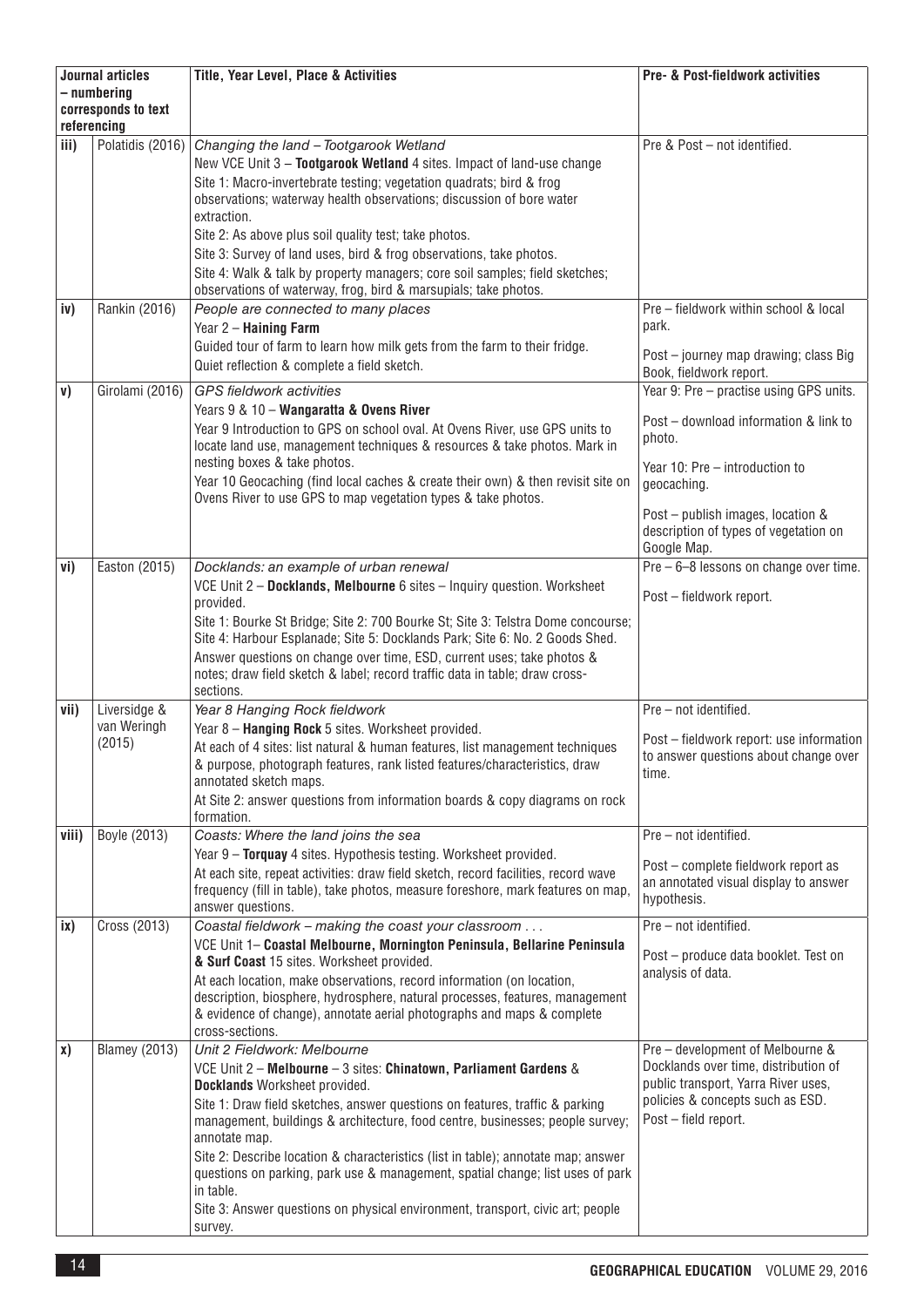| Journal articles                   |                                     | Title, Year Level, Place & Activities                                                                                                                                                                                                                                                                                                                                                                                                                                                                                                                                                                                                                                                                                                                                                        | <b>Pre- &amp; Post-fieldwork activities</b>                                                                                                                                                                                                         |
|------------------------------------|-------------------------------------|----------------------------------------------------------------------------------------------------------------------------------------------------------------------------------------------------------------------------------------------------------------------------------------------------------------------------------------------------------------------------------------------------------------------------------------------------------------------------------------------------------------------------------------------------------------------------------------------------------------------------------------------------------------------------------------------------------------------------------------------------------------------------------------------|-----------------------------------------------------------------------------------------------------------------------------------------------------------------------------------------------------------------------------------------------------|
| - numbering                        |                                     |                                                                                                                                                                                                                                                                                                                                                                                                                                                                                                                                                                                                                                                                                                                                                                                              |                                                                                                                                                                                                                                                     |
| corresponds to text<br>referencing |                                     |                                                                                                                                                                                                                                                                                                                                                                                                                                                                                                                                                                                                                                                                                                                                                                                              |                                                                                                                                                                                                                                                     |
| xi)                                | Bourke (2013)                       | Guidelines for developing the fieldwork for Unit 2, Human<br>Environments<br>VCE Unit 2 - Yarra Valley Bus trip 14 stops. Worksheet provided.<br>List agricultural activities; name mountain range; provide direction; describe<br>landscape; take notes from Lavender Farm talk; take photos; fill out table on<br>river (colour/clarity, depth/flow rate, state of bank, exotic plants, land use,<br>recreation/tourism), take notes; survey community facilities; count types of<br>shops; take photos of traffic congestion; Alpaca farm tour & answer questions<br>on horticulture; answer questions from information boards (Domain Chandon);<br>draw field sketch; count dams; complete survey & answer questions on traffic,<br>shops, housing, shopping, playground; survey people. | Post - Create a visual diary and<br>complete 2 open book tests.                                                                                                                                                                                     |
| xii)                               | Jones (2011)                        | How and why do the geographic characteristics of rivers vary?<br>VCE Unit 1 - Student choice (Distance Education) Inquiry question. Worksheet<br>provided.<br>Data collection – tick a box & short answers related to: location & description<br>of river, surrounding land use, water quality, pollution, stream habitat, flora &<br>fauna, impact of human activity; field sketch & photos; river velocity & depth<br>calculations; draw cross-section.                                                                                                                                                                                                                                                                                                                                    | Pre - materials on natural processes &<br>characteristics of rivers; stream habitat,<br>assessment & velocity, discharge &<br>cross-section measurements.<br>Post - Fieldwork presentation.                                                         |
| xiii)                              | Brasier (2011)                      | Fieldwork in the Otway Ranges<br>VCE Unit 1 - Great Otway National Park 6 sites. Worksheet provided.<br>Site 1: Answer questions related to characteristics of forest, management,<br>human & natural changes; complete quadrant survey of section of forest;<br>sketch tree.<br>Site 2: Answer questions on: Source of water & natural features; take photos;<br>quadrant survey; identify & explain changes & management policies and<br>strategies.<br>Site 3: Answer questions related to species, regeneration process; quadrant<br>survey.<br>Site 4: Answer questions from display boards related to types & characteristics<br>of rainforests, management policies/strategies; field sketch.<br>Sites 5 & 6: Answer questions related to water supply & forests.                     | Pre – class work on characteristics of<br>forests.<br>Post - Fieldwork report completed<br>under test conditions.                                                                                                                                   |
| xiv)                               | Griffiths &<br>Chadzynski<br>(2011) | Bushfire fieldwork in the Dandenong Ranges<br>No level identified - Upper Ferntree Gully-Dandenong Ranges NP Worksheet<br>provided.<br>Introductory talk then 3 groups rotate through activities A, B & C:<br>A: Bushfire survival: fire scenario - students decide where they will shelter &<br>why.<br>B: Answer questions on fire impact; field sketches.<br>C: Complete Fire Hazard rating table for 3 sites & answer question.<br>D: Complete house surveys, rate bushfire safety & answer questions.                                                                                                                                                                                                                                                                                   | $\overline{\text{Pre}-\text{class activities}}$ on fire risk, factors<br>influencing spread of fire, types of fire,<br>fire danger index, fire intensity and<br>behaviour.<br>Post - write up fieldwork according to<br>set template and questions. |
| XV)                                | Miles (2010)                        | Endangered species - protecting biodiversity<br>Year 7 - Melbourne Zoo Worksheet provided.<br>Complete a worksheet: Tick off endangered species in a table, locate on a<br>world map, fill in a table (species, habitat, location, status, reason for being<br>endangered). Answer questions.                                                                                                                                                                                                                                                                                                                                                                                                                                                                                                | Pre - introduction to habitat & species<br>distribution. Individual research.<br>Post – complete a field report / poster.                                                                                                                           |

example from the primary level (Year 2). $2$  It is unsurprising that VCE fieldwork has the highest frequency given fieldwork has been mandated for Units 1, 2 and 3 in the previous and current versions of the VCE Geography study guides (VCAA, 2005; 2014). Nor is it surprising that the representation of fieldwork in the primary sector is low. Elsewhere, I have reported the lack of specialist geography training in primary teachers and the resultant narrow conceptions and practice of geography (Preston, 2014; 2015b).

While most fieldwork experiences explored the interactions between human and natural

environments, locations tended to be more natural, comprising rivers (3), coasts (2), forests (4), and a wetland (1). The remainder of the fieldtrips focused on human environments including Melbourne/Docklands (2), Yarra Valley (1), Melbourne Zoo (1) and a farm (1). The type of environment chosen is generally curriculum driven; for example, in the pre-2016 iteration of VCE Geography curriculum, Unit 1 focused on Natural Environments and Unit 2, Human Environments (VCAA, 2005). However, the choice of specific location is usually a teacher and/or school decision. The focus on more natural areas is also perhaps an endeavour by teachers to use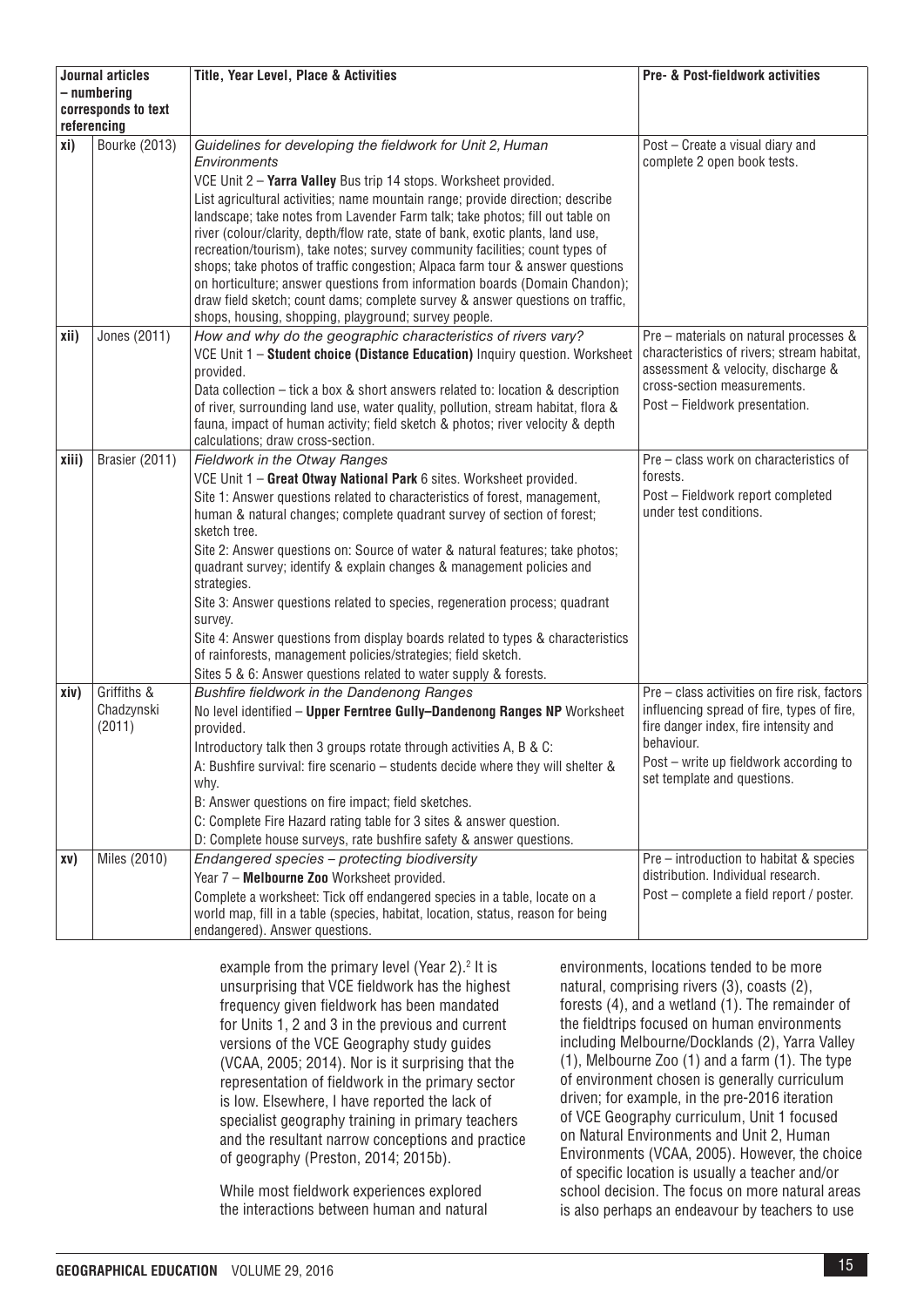less familiar, out-of-the-ordinary locations that are potentially more engaging for students.

From column 4 in Table 1, it is evident that for the most part, fieldwork is integrated into geography curriculum and has strong links to pre- and post-classroom activities. Nine of the examples provided clear explanations of pre-trip activities which aimed to prepare students for the fieldwork. I cannot assume, for those who did not provide pre-trip details, that preparation was lacking. It may be that, for the sake of article succinctness, the author(s) deliberately focused the text on the fieldtrip. With the exception of one, all articles identified post-trip tasks and most of these were in the form of a fieldwork report. One of the teachers, Blamey (2013, p. 31) states: "I feel it is important that students do not see fieldwork as a stand-alone activity, but instead view it as an integral and integrated part of the Geography curriculum" and it seems this is a common view held by teachers who presented fieldwork for the journal.

#### **Approaches to Fieldwork**

From the activities listed in column 3 in the table, it is clear that most fieldwork activities centred on structured tasks such as students completing answers to pre-determined questions. In fact, nearly three quarters of the fieldwork articles provided worksheets with set questions, specified activities and often blank spaces to fill. There is nothing inherently wrong with such fieldwork; it serves an important purpose in terms of "collect[ing] and record[ing] relevant geographical data and information from the field" (VCAA, 2016b). It is what I describe as a clipboard style of fieldwork and a popular pedagogical strategy to keep students focused and mentally engaged. This is common, particularly in senior geography, where there are pre-determined outcomes that are tied to assessment tasks. Often within tight timeframes, teachers need to maximise the opportunities for students to gain the fieldwork data required to fulfil learning outcomes specified in study designs. In relation to Job, Day, and Smyth's (1999) typology, this type of fieldwork is located in descriptions that are more teachercentred than student-centred.

While I stress that this approach to fieldwork is not wrong, neither does it align with student-led, inquiry approaches described in the literature. While some teachers described their fieldwork as inquiry-based and/or included inquiry questions, the structure of the field tasks was often more aligned with Job, Day, and Smyth's description of hypothesis testing. Such fieldwork, according to Job, Day, and Smyth, is *rigid* with the focus of studies "pre-determined by teachers rather than arising from students' own field experiences and

perceptions" (1999, p. 15). On the other hand, inquiry-based fieldwork, they contend, is a more student-centred approach "where small groups of students are able to work semi-independently, with each group contributing information to a broader picture" (p. 16). Job, Day, and Smyth suggest that inquiry-based fieldwork lends itself to local place study "where the issues and problems investigated have local immediacy [and] students can apply their findings to personal decision-making" (p. 15). Given this definition, the examples in this sample that were described as inquiry-based or included inquiry questions, (see, for example, Table 1, Nos. i, vi & xii) had more in common with the descriptions, and the example (see Table 1, No. viii), of hypothesis testing. There is little evidence to suggest that students had had involvement in developing inquiry field questions or influence over the structure and content of the fieldwork. I feel that the fieldwork in these instances missed the opportunity for enrichment based on student input.

In the fieldwork examples, students are never wholly passive observers; however, many of the tasks, such as recording answers to predetermined questions, field sketching and photography, support a detached view of place (Nairn, 1996; 1999). Some activities, such as copying diagrams and answering questions based on information provided on a display board (see, for example, Table 1, Nos. vii & xiii), also reflect a tendency to replicate traditional classroom pedagogies based on structure, control and transmission. These activities could be viewed as examples of what Nairn describes as "disembodied fieldwork" (1996, p. 89) where participants are able to complete tasks without physically engaging with a place, like "observing the landscape from a hilltop" (1996, p. 89).

Two of the fieldwork examples in Table 1, could be described as a version of a Cook's Tour – an approach that combines "'look-see' and experiential fieldwork" (Fuller & France, 2015, p. 159). While more involving than a traditional Cook's Tour, both examples appear to have long periods of bus travel and a high number of short stops that limit the amount of interaction with sites. In making this observation, I am keenly aware that such trips are often borne from the constraints within which teachers must work in designing such opportunities. I also recognise that even getting students on such tours takes an enormous amount of work by teachers. One reading of such tours is that teachers are designing them in an attempt to squeeze the most out of the activity. For example, the Yarra Valley day trip (Table 1, No. xi) includes fourteen stops and involves time efficient activities such as recording information from the bus window and taking photographs. The two-day VCE coastal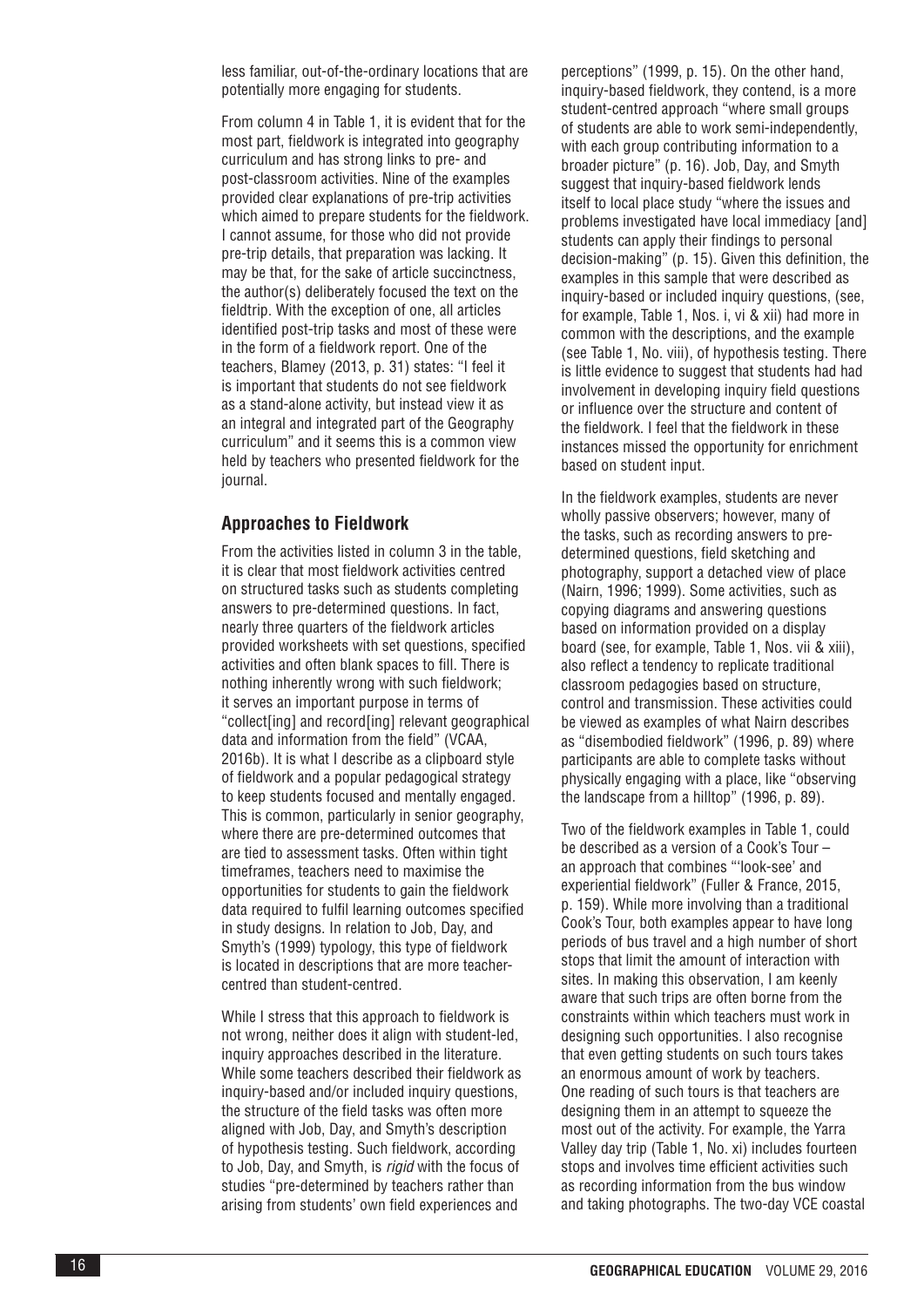fieldtrip (Table 1, No. ix), includes fifteen site stops and extends from Melbourne beaches, to the Mornington Peninsula, then across to the Bellarine Peninsula to finish at the Surf Coast. At each site, students repeat activities such as observation, recording information, annotating aerial photographs and maps, and completing cross-sections. Some geographers, for example, Fuller and France (2015), argue there is still a place for such fieldwork (especially given, in the case above, the regional focus of the Yarra Valley fieldtrip). In this paper, I am arguing that more time at fewer sites might promote more in-depth study fostering greater student engagement with place and enhanced learning.

It is evident that for many of these field trips, the teacher directs student learning and sometimes takes the role of information provider. For example, when discussing size of groups for the Melbourne fieldtrip (Table 1, No. x) the teacher says, "[T]he way I present my walking tour of Chinatown, the students need to be able to hear and participate in discussions" (Blamey, 2013, p. 29). She recognises that this is a didactic teaching style but, in this VCE fieldtrip, she also provides opportunity for a more student-led exploration of the final site. She comments:

As students build their confidence throughout the day the fieldwork changes from being teacher-centred to student-centred. By the end of the day at Docklands, students are more autonomous, completing much more selfled exploration of the region to determine how it is being used and to develop their own perceptions of space. of space (Blamey, 2013, p.30).

Such opportunities for self-led exploration are not common (or obvious) in the fieldwork descriptions listed in Table 1. However, there are a few exceptions and, in the following section, I explore examples that I consider to be located towards the student-centred end of the spectrum.

# **Discovery and sensory learning through fieldwork**

The most notable field experiences in terms of student autonomy and/or engagement with place are the Year 2 Haining Farm excursion (Table 1; No. iv), the Year 9/10 Ovens River GPS fieldwork (Table 1; No. v) and aspects of the VCE Melbourne fieldwork (Table 1; No. x) described above. It is pertinent to note that both the Haining Farm and the GPS fieldwork received fieldwork awards at GTAV Annual Conferences. The Haining Farm fieldwork is an example of a more embodied engagement with place. In the pre-trip preparation students visit a local park

and are encouraged to engage their senses "to pay attention when they felt their feet going down a hill or around a corner" (Rankin, 2016, p. 26). During the fieldwork there is time set aside for quiet reflection in which students record their interpretations in relation to sight, smell, sound and touch. To complete a field sketch, students are encouraged to use a range of natural materials such as grass rubbings, as well as pencils. This fieldwork's focus on connections to place meets Job, Day, and Smyth's classification for *sensory fieldwork* where the aim is often about "reestablishing the somewhat fractured connections between people and nature" (1999, p. 16). Even at this young age, there is a critical emphasis on environmental change and students develop an awareness of different connections to place. For example, in a post-excursion reflection, a Year 2 student comments:

The farmer's connection to the ngurra<sup>2</sup> is different to people in urban areas. I think we should look after the environment because if we don't we wouldn't be here today. We wouldn't be here because we wouldn't have our daily beverages and food a day, and trees produce oxygen that we need to breathe (Rankin, 2016, p. 28).

The Melbourne fieldwork (Table 1, No. x) provides examples of opportunities for affective engagement. For instance, students are asked to describe their impressions of laneways and how they would feel walking down these during the day, at night, in company and alone. While arguably such pointed questioning might reinforce preconceptions of laneways as places to fear, there is at least an attempt to procure an emotional response. Students' imaginations might also be engaged when asked to envision future uses of spaces in the Docklands' precinct. However, the affective component of the fieldwork is nominal and, interestingly, the teacher acknowledges that such engagement could be viewed superfluous to the *real* work of geography fieldwork:

I also ask them to consider more unconventional and arguably "unessential" elements of the urban environment. For example, I chose to incorporate a section on civic art in Docklands as I believe this is an interesting element of the built environment, often overlooked in geographical studies which tend to focus on "functional" elements (Blamey, 2013, p. 29).

The Year 9/10 GPS fieldwork is also an example that stands out as providing students with opportunities to both engage with place and become more autonomous learners. Students use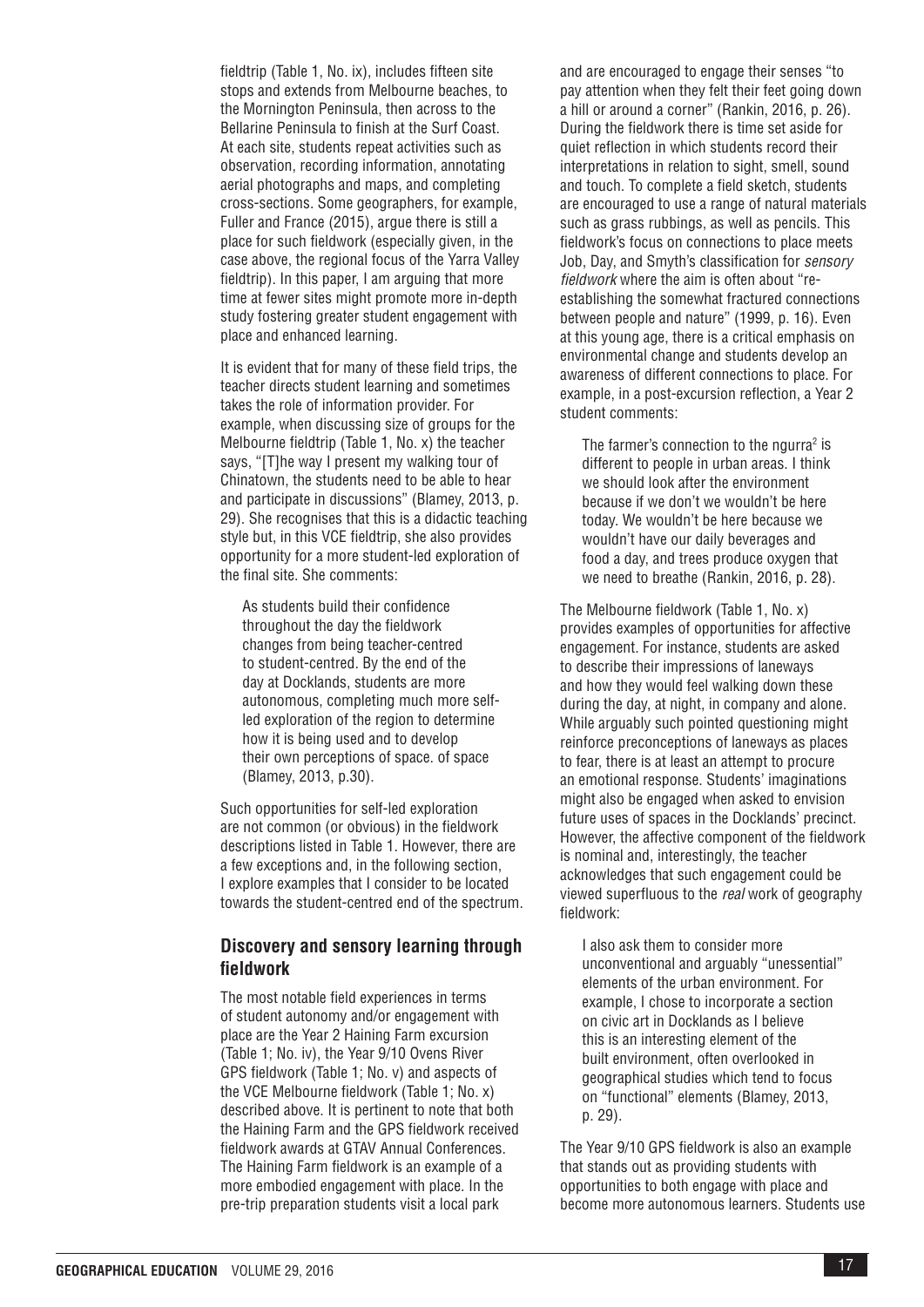new technologies to explore environmental action and issues in the local area. They revisit local sites within the same year and from one year to the next and this not only increases connections to place but the familiarity permits more freedom, exploration and independent learning. There seems less a focus on prediction and control over learning and more on self-directed, *playful* learning through activities such as geocaching and using GPS devices to locate and map nesting boxes, revegetation sites and vegetation types in order to record change over time. It is apposite to note that the teacher responsible for this fieldwork is an outdoor education and geography teacher and possibly well versed in the facilitation, and benefits, of experiential learning. In the teacher's biography, he describes a commitment to ". . . developing innovative lessons that can engage students with the world around them" (Girolami, 2016, p. 31).

# **Enhancing affective engagement**

Activities that deliberately promote independent exploration, and affective, multi-sensory engagement and/or the use of new technologies represent an important development in scholarship on fieldwork experiences. Consequently, practising teachers are unlikely to have been introduced explicitly to this style of fieldwork. It is, therefore, entirely understandable that I was able to find few examples of this approach in the fieldwork practice reviewed for this article. For example, the teachers, describing the aims of the Dandenongs bushfire fieldwork (Table 1, No. xiv), note: "Our focus is also on the mechanics of fire and fire risk assessment based on objective data collection which removes it from the emotional/personal impact of more recent fires in areas close to our school" (Griffiths & Chadzynski, 2011, p. 30). This approach is endeavouring to be empathetic towards students' possible trauma by taking an objective perspective and deliberately discouraging emotional engagement. However, the teaching and learning resources for Bushfire Education produced by the Victorian Curriculum and Assessment Authority, suggests the possibility for another approach. It states:

Students will be prompted to consider the importance of thinking and talking about the feelings experienced by people who have lived through a significant bushfire event. They will explore some of the strategies people have used to cope and come to terms with their feelings after a traumatic bushfire event (VCAA, 2016c).

Providing opportunities for students to express and discuss feelings related to events and places helps foreground emotional engagements in

learning experiences, and, as Golubchikov argues, might trigger skills for "potentially a more responsible and ethical operation of knowledge" (2015, p. 144).

Another possibility for focused attention on an affective response to field experience is apparent in the Docklands excursion (Table 1, No. vi). Concepts of sustainability have been cleverly incorporated into the change over time focus of this fieldwork and the worksheet activities would be effective in directing students' attention to the application of sustainable design principles, for example, through a visit to the National Australia Bank (NAB) building. The worksheet seeks responses that focus on the objective, technical merits of sustainability, for example, how the NAB building rates in relation to heating, cooling, waste, and so forth. Such activities are important but the fieldwork could also incorporate a more affective dimension by inviting students to consider the aesthetic qualities of, or students' emotional response to, the building design. The instrumental approach allows students to record measurable outcomes which clearly indicate their understanding of geographical concepts. However, when this is the only focus of the fieldwork, students don't have the opportunity to engage with what Golubchikov would characterise as critical responses which incorporates affective learning.

#### **Limitations**

Clearly, given the small number of fieldwork examples, confined to one Australian state, and the limitations of content analysis described above, care must be taken interpreting these results. It is emphasised that written descriptions of fieldwork can provide only a partial representation of experiential learning events. What the articles do not portray are the serendipitous teaching moments afforded by being in a place and/or the conversations and reflections that occur post-trip. I should also point out that, while there may not be a deliberate attempt to seek an emotional response, affect and sensory engagement are, of course, always present in a fieldtrip as they are in everyday life. Students participating in these experiences may have experienced transformative outcomes.

Another limitation of my analysis is the use of typologies to compartmentalise fieldwork. In practice, the categories are rarely discrete and the fieldwork examples in this study seldom completely comply with Job, Day, and Smyth's (1999) descriptions of each category. For example, the fieldwork that I describe as discovery learning (Table 1, No. v) is not "wholly open-ended" as Job, Day, and Smyth (p. 16) define, but it does incorporate some elements of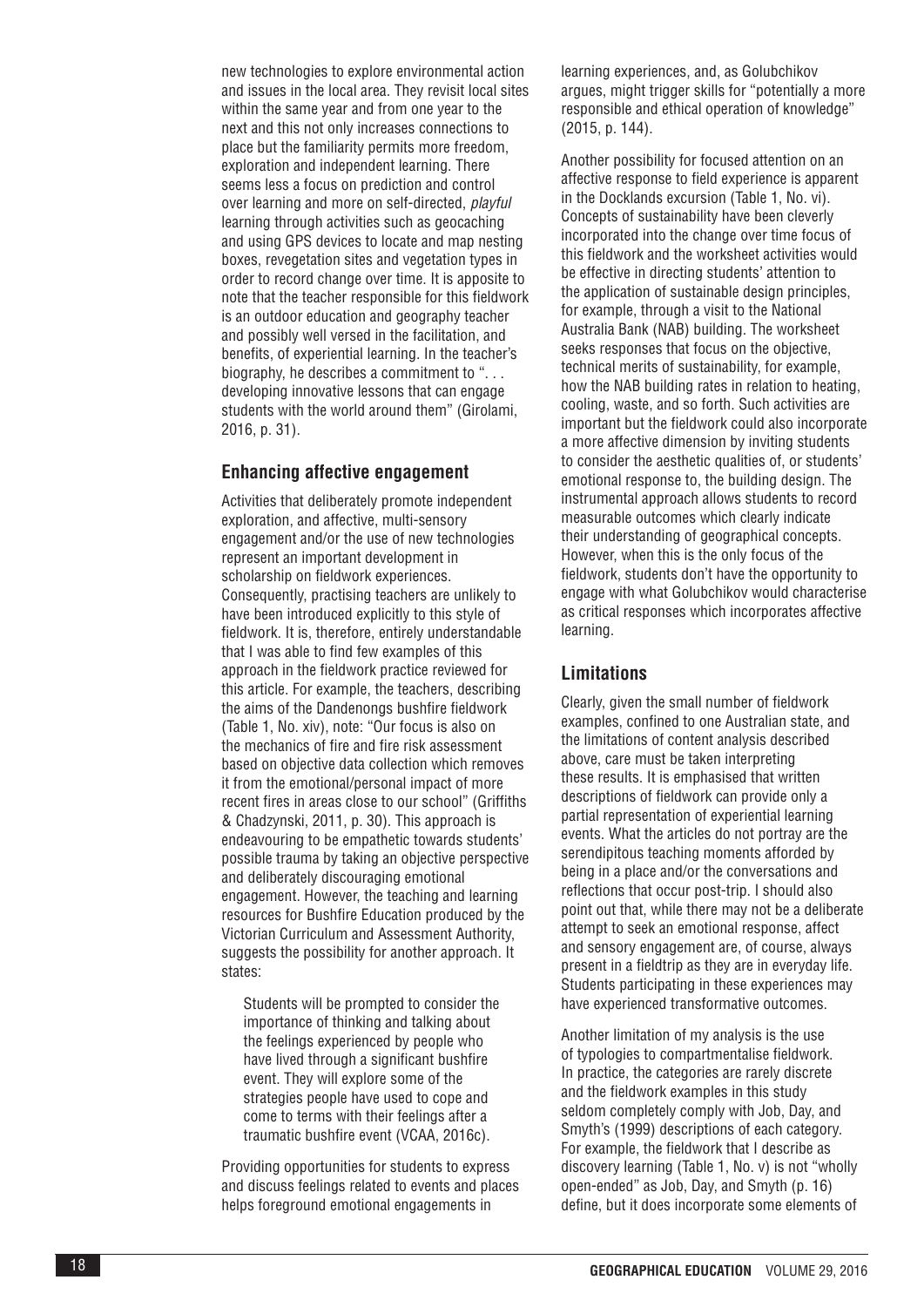discovery learning in that the teacher assumes the role of "animateur, allowing the group to follow its own route through the landscape" and encourages "self-confidence and self-motivation by putting students in control of their learning" (p. 14). As mentioned above, there are also some commonalities between what teachers describe as inquiry-based fieldwork and Job, Day, and Smyth's description of hypothesis testing.

The scope of this paper has not permitted a close examination of the triadic relations of experiential, affective and critical learning as outlined by Golubchikov (2015). Analysis has focused on the provision of opportunities for embodied engagement with, and affective response to, field sites. However, some preliminary analysis suggests that the critical component of the triad is also not well represented in the sample. While most fieldwork sought to study interactions between humans and the natural world, there appears to be little explicit opportunity (at least on location) for "students to question why the world is the way it is, and reflect on their relationships with and responsibilities for that world" in order "to shape change for a socially just and sustainable future" (ACARA, 2016h). The interdependencies of critical and affective domains demand closer scrutiny and will be the focus of a forthcoming paper.

### **Discussion and Conclusion**

Each of the fieldwork examples in this study provide sound opportunities for the acquisition of important intellectual knowledge and skills in geography. However, the approaches to fieldwork, unsurprisingly, don't reflect recent shifts in geographical thinking indicated in the literature. The discourse of geography fieldwork in Australia claims that there has been a movement away from traditional, teacher-centred approaches towards student-centered, inquiry-driven experiences that actively engage the senses. The sample examined in this study suggests there is a rhetoric-reality gap. Geography education in schools, it seems, has not yet challenged "those assumptions and practices whose histories have privileged language over sensation, objects of experience over subjects of experience, the rational over the affective, and knowledge as a tool for prediction and control over learning as play and pleasure" (Ellsworth, 2005, p. 2).

I argue that a fresh perspective on the experience of fieldwork is needed to foreground the importance of the body, emotion, and subjectivity in making sense of our world. Geography is in a uniquely privileged position in that experiencing the world firsthand is an accepted part of geography practice (at least in secondary geography education). However, transporting

*in-side* pedagogies based around structure, prediction and control to the outside classrooms thwart opportunities for creativity, autonomy, curiosity, and a more embodied engagement with social and physical environments. I support Nairn's contention that we could do well to de-emphasise the visual "so that all senses might be relied on in the process of gaining geographical knowledge" (Nairn, 1999, p. 281). As a geographer, who later qualified as an outdoor educator, I believe adventure and play are also powerful learning tools and there is nothing quite like experiencing the embodied sensation of natural processes at work. Such experiences might include, for example, having your canoe *deposited* on a sandbar on the inside bend of a river, feeling the energy of waves as your surfboard is taken, or sensing topography through your body while orienteering. Following Phillips (2012, p. 84), I believe, "fieldwork can bring excitement and enchantment, independence and responsibility to learning experiences and cultivate a sense of wonder and adventure". However, this heightened engagement is more difficult to achieve through transmissive modes of teaching where students trail behind the teacher, 'fill in the blanks' on their worksheets and passively absorb pre-determined knowledge.

Of course, not everyone has access to the skills or training required to safely facilitate adventurous field activities (like canoeing, surfing and bushwalking) or the desire or opportunity (given the competing time and curriculum demands) for extended periods in outdoor environments. However, there are other ways of being adventurous, and inciting affective responses to places might simply require a reframing of current fieldwork sites and activities. As Golubchikov (2015) states:

The sites and places that are (planned to be) visited, whether "mundane" or "extraordinary", can be thought through their possible registry in the affective domain including, for example, how they can invoke or provoke particular feelings and emotions (i.e. surprise, compassion, fear and prejudices) and sensitivities (i.e. being in place or out of place, inclusion or exclusion, aesthetic or disharmony, comfort or discomfort) and, more importantly, how these affective connections can matter for critical imaginaries. (p. 155)

We might, for example, re-think urban fieldwork (such as the VCE Melbourne fieldtrip examples in this study) in ways that resist the temptation to rely on formulaic questions, pre-specified stops or traditional "disembodied" activities such as "surveying landuse in an urban area"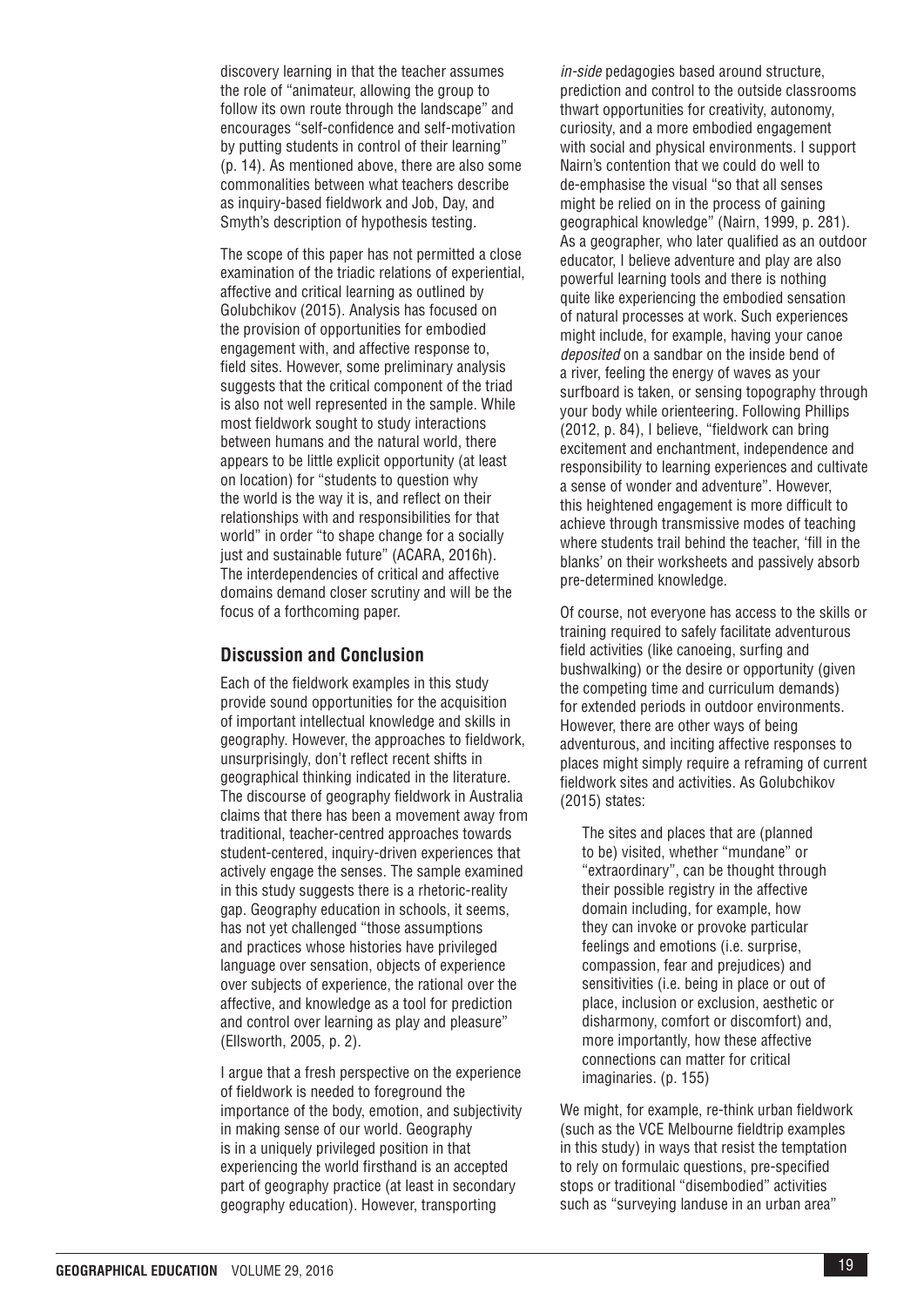(Nairn, 1996, p. 89). We might, instead, facilitate a Melbourne-based field experience through a sensory approach that explicitly seeks to provoke particular feelings, emotions and sensitivities. This might take the form of a study of change over time incorporating diverse, current and emergent uses of Melbourne's laneways. The challenge might be for small groups of students to generate their own inquiry question, then devise a suitable route through laneways and ways of recording that afford the most varied, sensory experiences and creative representations. Instead of the usual written field report, replete with annotated diagrams, tables and graphs, students might be encouraged to engage in media that helps them express and represent the smells, sights, sounds and feelings of the different laneways, for example: as lively sites for alfresco dining – as noisy venues for live music – as congested thoroughfares for pedestrians – as places for high end fashion boutiques or quirky retail stores – as *dark* places to sleep rough – as creative spaces (or places of protest/vandalism, depending on your disposition) for graffiti, stencilling, projections and/or muralling – as active spaces for parkour, freerunning or skateboarding – as hidden places for heroin injecting – as dangerous places for muggings and/or assault, or  $-$  as productive spaces for recycling, dumpster diving or guerrilla gardening. Students might pass by laneways (in the daylight) where they can imagine these things occurring (perhaps after dark). Following Golubchikov's (2015) call for critical, *engaged* fieldwork, an appropriate focus might be on the consideration of laneways, and who and what occupies them, in terms of "being in place or out of place, inclusion or exclusion, aesthetic or disharmony, comfort or discomfort" (p. 155). Such an emphasis might draw students' attention to bigger issues of social and spatial inequalities and offer experiences of being in relation to one's self, others and the world. Knowledge in such fieldwork pedagogy might be conceived, not as something "taught and used as a thing made" (Ellsworth, 2005, p. 1) but, as "knowledge in the making" and "continuously evolving through our understanding of the world and our bodies' experience of and participation in that world" (p. 1). This type of fieldwork takes students to less predictable places and spaces, and learning outcomes are less certain or verifiable; however, such experiences may also better represent the complexities and messiness of the real world (Golubchikov, 2015).

#### **References**

Australian Curriculum, Assessment and Reporting Authority [ACARA]. (2016a). *Australian Curriculum: Geography – v8.2 F-10 Curriculum – Aims*. Retrieved from [http://](http://www.australiancurriculum.edu.au/humanities-and-social-sciences/geography/aims)

[www.australiancurriculum.edu.au/humanities](http://www.australiancurriculum.edu.au/humanities-and-social-sciences/geography/aims)[and-social-sciences/geography/aims](http://www.australiancurriculum.edu.au/humanities-and-social-sciences/geography/aims)

- Australian Curriculum, Assessment and Reporting Authority. (2016b). *Australian Curriculum: Geography – v8.2 F-10 Curriculum – Glossary.* Retrieved from [http://www.](http://www.australiancurriculum.edu.au/humanities-and-social-sciences/geography/glossary) [australiancurriculum.edu.au/humanities-and](http://www.australiancurriculum.edu.au/humanities-and-social-sciences/geography/glossary)[social-sciences/geography/glossary](http://www.australiancurriculum.edu.au/humanities-and-social-sciences/geography/glossary)
- Australian Curriculum, Assessment and Reporting Authority. (2016c). *Australian Curriculum: Geography – v7.5 F-10 Curriculum –*  Implications for teaching, assessment and reporting. Retrieved from [http://v7-5.](http://v7-5.australiancurriculum.edu.au/humanities-and-social-sciences/geography/implications-for-teaching-assessment-and-reporting) [australiancurriculum.edu.au/humanities-and](http://v7-5.australiancurriculum.edu.au/humanities-and-social-sciences/geography/implications-for-teaching-assessment-and-reporting)[social-sciences/geography/implications-for](http://v7-5.australiancurriculum.edu.au/humanities-and-social-sciences/geography/implications-for-teaching-assessment-and-reporting)[teaching-assessment-and-reporting](http://v7-5.australiancurriculum.edu.au/humanities-and-social-sciences/geography/implications-for-teaching-assessment-and-reporting)
- Australian Curriculum, Assessment and Reporting Authority. (2016d). *Australian Curriculum: Humanities and Social Sciences – v8.2 F-6/7 Curriculum* . Retrieved from [http://www.](http://www.australiancurriculum.edu.au/humanities-and-social-sciences/hass/curriculum/f-10?layout=1#page=2) [australiancurriculum.edu.au/humanities](http://www.australiancurriculum.edu.au/humanities-and-social-sciences/hass/curriculum/f-10?layout=1#page=2)[and-social-sciences/hass/curriculum/f-](http://www.australiancurriculum.edu.au/humanities-and-social-sciences/hass/curriculum/f-10?layout=1#page=2)[10?layout=1#page=2](http://www.australiancurriculum.edu.au/humanities-and-social-sciences/hass/curriculum/f-10?layout=1#page=2)
- Australian Curriculum, Assessment and Reporting Authority. (2016e). *Australian Curriculum: Geography – v8.2 7-10 Curriculum*. Retrieved from [http://www.australiancurriculum.edu.au/](http://www.australiancurriculum.edu.au/humanities-and-social-sciences/geography/curriculum/f-10?layout=1) [humanities-and-social-sciences/geography/](http://www.australiancurriculum.edu.au/humanities-and-social-sciences/geography/curriculum/f-10?layout=1) [curriculum/f-10?layout=1](http://www.australiancurriculum.edu.au/humanities-and-social-sciences/geography/curriculum/f-10?layout=1)
- Australian Curriculum, Assessment and Reporting Authority. (2016f). *Australian Curriculum: Senior Secondary Geography Curriculum – Rationale*. Retrieved from [http://www.](http://www.australiancurriculum.edu.au/seniorsecondary/humanities-and-social-sciences/geography/rationaleaims) [australiancurriculum.edu.au/seniorsecondary/](http://www.australiancurriculum.edu.au/seniorsecondary/humanities-and-social-sciences/geography/rationaleaims) [humanities-and-social-sciences/geography/](http://www.australiancurriculum.edu.au/seniorsecondary/humanities-and-social-sciences/geography/rationaleaims) [rationaleaims](http://www.australiancurriculum.edu.au/seniorsecondary/humanities-and-social-sciences/geography/rationaleaims)
- Australian Curriculum, Assessment and Reporting Authority. (2016g). *General Capabilities in the Australian Curriculum: Humanities and Social Sciences – Personal and Social Capability*. Retrieved from [http://www.acara.edu.au/\\_](http://www.acara.edu.au/_resources/HASS_-_GC_learning_area.pdf) resources/HASS - GC learning area.pdf
- Australian Curriculum, Assessment and Reporting Authority. (2016h). *Australian Curriculum: Geography – v8.2 F-10 Curriculum – Rationale*. Retrieved from [http://www.](http://www.australiancurriculum.edu.au/humanities-and-social-sciences/geography/rationale) [australiancurriculum.edu.au/humanities-and](http://www.australiancurriculum.edu.au/humanities-and-social-sciences/geography/rationale)[social-sciences/geography/rationale](http://www.australiancurriculum.edu.au/humanities-and-social-sciences/geography/rationale)
- Blamey, A. (2013). Unit 2 Fieldwork: Melbourne. *Interaction, 41*(1), 29–36.
- Bourke, M. (2013). Guidelines for developing the fieldwork for Unit 2, Human Environments. *Interaction, 41*(1), 37–45.

Boyle, A., Maguire, S., Martin, A., Milsom, C., Nash, R., Rawlinson, S., Turner, A., Wurthmann, S., & Conchie, S. (2007). Fieldwork is good: The student perception and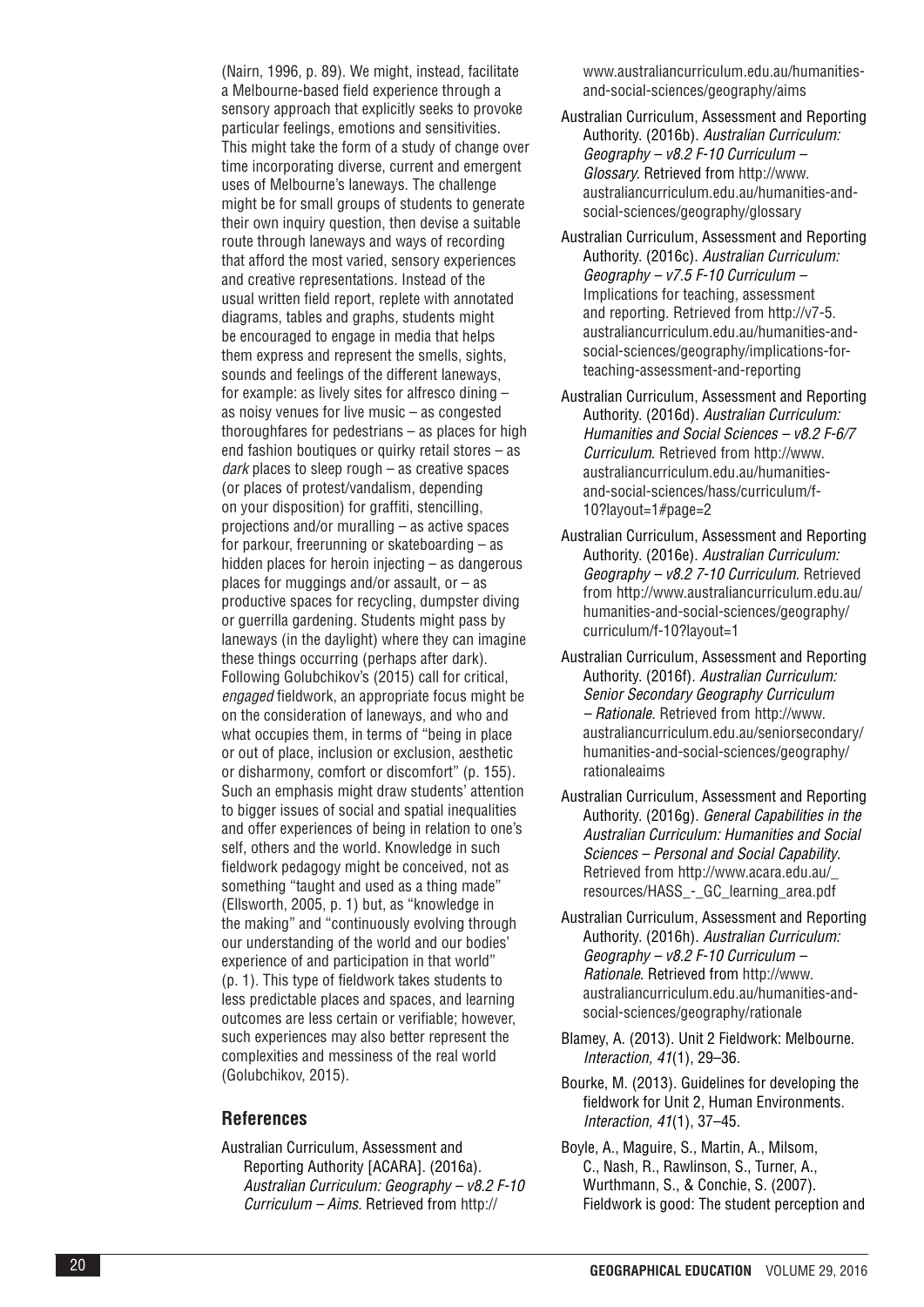the Affective Domain. *Journal of Geography in Higher Education, 31*, 299–317.

- Boyle, M. (2013). Coasts: Where the land joins the sea. *Interaction, 41*(4), 43–52.
- Brasier, D. (2011). Fieldwork in the Otway Ranges. *Interaction, 39*(2), 22–29.
- Casinader, N. (2016). Geography and fieldwork: Intelligence in the wild. *Interaction, 44*(1), 6–7.

Cohen, L., Manion, L., & Morrison, K. (2007). *Research methods in education,* (6th ed.). London: Routledge.

Cross, P. (2013). Coastal fieldwork – making the coast your classroom. . . *Interaction, 41*(1), 13–22.

Cross, P. (2016). A boat trip on the Yarra – an example of geography fieldwork at Year 7. *Interaction, 44*(1), 9–11.

Easton, M. (2015). Docklands: An example of urban renewal. *Interaction, 43*(2), 28–34.

Ellsworth, E. (2005). *Places of learning: Media, architecture, pedagogy*. New York: Routledge.

Erebus International (2008). *A study into the teaching of geography in years 3–10*. Canberra: Department of Education, Employment and Workplace Relations.

Foskett, N. (1999). Forum: Fieldwork in the geography curriculum – International perspectives and research issues. *International Research in Geographical and Environmental Education, 8*, 159–163.

Freire, P. (1996). *Pedagogy of the oppressed*  (Translated by Myra Bergman Ramos). London: Penguin.

Fuller, I., Edmondson, S., France, D., Higgitt, D., & Ratinen, I. (2006). International perspectives on the effectiveness of Geography fieldwork for learning. *Journal of Geography in Higher Education, 30*, 89–101.

Fuller, I.C., & France, D. (2015). Securing field learning using a twenty-first century Cook's Tour. *Journal of Geography in Higher Education, 39*, 158–172.

Geography Teachers' Association of Victoria (GTAV). (2003). *A guide to fieldwork in geography*. Camberwell West: GTAV.

Geography Teachers' Association of Victoria. (2016). About GTAV: Mission Statement. Retrieved from [https://www.gtav.asn.au/about](https://www.gtav.asn.au/about-us/mission-statement)[us/mission-statement](https://www.gtav.asn.au/about-us/mission-statement)

Girolami, P. (2016). GPS fieldwork activities. *Interaction, 44*(1), 29–31.

Giroux, H. A. (1988). *Teachers as intellectuals: Toward a critical pedagogy of learning.* Granby, MA: Bergin & Garvey.

Golubchikov, O. (2015.) Negotiating critical geographies through a "feel-trip": Experiential, affective and critical learning in engaged fieldwork. *Journal of Geography in Higher Education*, *39*, 143–157.

Griffiths, L., & Chadzynski, A. (2011). Bushfire fieldwork in the Dandenong Ranges. *Interaction, 39*(2), 30–40.

Hope, M. (2009). The importance of direct experience: A philosophical defence of fieldwork in human geography. *Journal of Geography in Higher Education*, *33*, 169–182.

Hougie, D. P. (2010)*.* Learning outside the comfort zone. *Primary Geographer*, *73*, 26–27.

Israel, A. L. (2012). Putting geography education into place: What geography educators can learn from place-based education, and vice versa. *Journal of Geography, 111*, 76–81.

Jamieson, B. (2016). VCE Unit 1: Bushfire hazards field trip to Marysville. *Interaction, 44*(2), 32–36.

Job, D., Day, C., & Smyth, T. (1999). *Beyond the bikesheds: Fresh approaches to fieldwork in the school locality.* Sheffield, UK: Geographical Association.

Jones, S. (2011). How and why do the geographic characteristics of rivers vary? *Interaction, 39*(4), 37–50.

Kriewaldt, J. (2006). Geography and geographical education in Victoria. *International Research in Geographical and Environmental Education, 15*, 159–165.

Liversidge, S., & van Weringh, I. (2015). Year 8 Hanging Rock fieldwork. *Interaction, 43*(1), 30–36.

Marsh, C., & Hart, C. (2011). *Teaching the Social Sciences and Humanities in an Australian Curriculum*, (6th ed.). Frenchs Forest, NSW: Pearson Australia.

Matthews, S., & Cranby, S. (2014). Geography in the Australian curriculum. In R. Gilbert & B. Hoepper (Eds.), *Teaching humanities and social sciences: History, geography, economics & citizenship,* (5th ed.) (pp. 223– 247). South Melbourne: Cengage Learning Australia.

McLaren, P. (1989). *Life in schools: An introduction to critical pedagogy in the foundations of education*. New York: Longman.

Miles, A. (2010). Endangered species – protecting diversity. *Interaction, 38*(1), 30–33.

Morris, G. (2010). Messing about in the environment – the foundations of living geography? *Primary Geographer, 73,* 28–29.